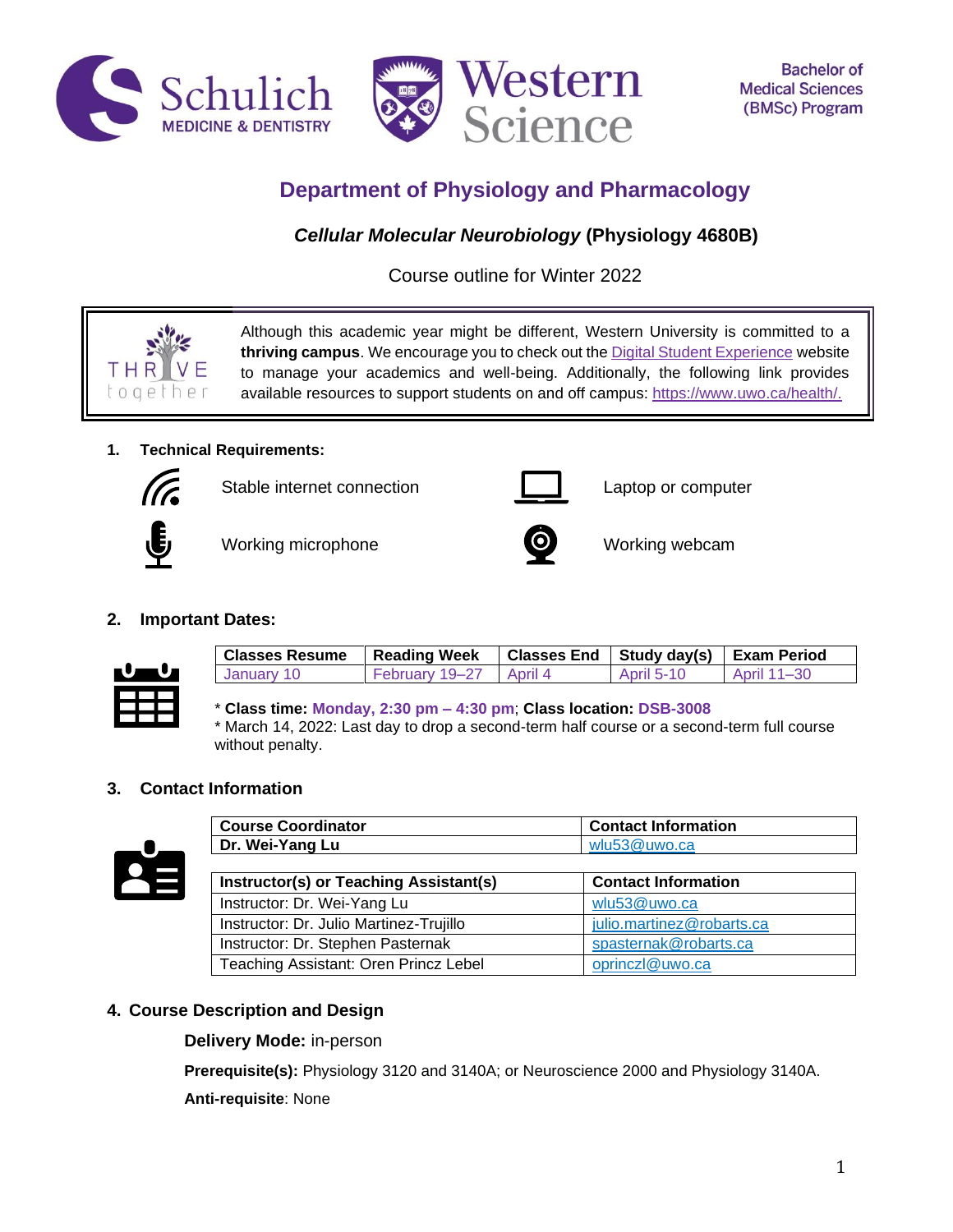Physiology 4680B is a 0.5-unit course. This exciting course focuses on the function of neuronal cells in the central nervous system. Topics taught by the three instructors/professors will cover cellular and molecular mechanisms of excitatory and inhibitory synaptic transmission, integrative neuronal activities in the processes of cognition, and protein processing pathways related to neuronal activity of memory. Pathophysiology of some neurological illnesses such as Alzheimer's disease is also introduced. This course is composed of lectures by 3 professors and research paper presentations by students, and lectures vs paper presentation is about 3:2.

Lectures and student presentations will be conducted in-person, **if possible** (Monday 2:30 – 4:30pm at DSB-3008). Lecture slides and presentation papers (PPT/PDF documents) will be posted on the course OWL site beforehand. These in-person live classes can also be participated via Zoom-classroom provided by the OWL site. In addition, these lectures and paper presentations will be recorded, and the relevant videos (MP4 files) could be posted on the OWL site if requested by most students in the class. Students may post question(s) regarding any course contents in the *Forum* on the OWL site. It would make the question be answered/discussed more rapidly if a reminding email sent to the professor from the student who posts questions.

Research papers that are directly related to lecture topics will be assigned by the instructor professor to students for oral presentations. Specifically, two students will be paired up to present one of the research papers. **Paper presentation dates will be scheduled through a process of time/date selection by students on OWL,** but the final schedule will be coordinated and determined by the course manager. Papers for presentation will be distributed to all students via the OWL course site  $-7$  days prior to the time for presentation. Using PowerPoint, paper presentation will also be performed in-person (Monday 2:30 – 4:30pm at DSB-3008). Each paper presentation should be about 20-25 minutes, in which the objectives and background of the research, relevant experimental methodology and results, as well as a summary of observations and conclusions are to be introduced. Two presenters should contribute equally to the presentation especially on results and discussion. Attention should focus on the physiological mechanisms studied. Following the presentation, a question-andanswer discussion period of ~5-8 minutes will be moderated by **a Discussion Leaders**, with support from the sessional instructor/professor.

The presenters are required to submit to the sessional instructor/professor a written summary of the presentation paper within a week after their presentation. The summary should be less than 2 pages, containing hypothesis, objectives, brief methods, main results, and conclusions of the paper. The summary should be submitted as a **Word document** in case the professor needs to make necessary corrections.

To learn how to select the presentation date and partner, and how to sign up to be a paper Discussion Leader, **please watch the instructional videos of "How to: group presentation" and "How to: Discussion Leader Signup", at the OWL site**.

Evaluation of student performance includes marks for paper presentation (15%), a written summary of the presentation paper (5%), participation in paper discussion (5%), a midterm test (31%), and a final examination (44%). The midterm test and final examination will consist of essay and short-answer style questions.

**Course delivery with respect to the COVID-19 pandemic** 

Although the intent is for this course to be delivered in-person, the changing COVID-19 landscape may necessitate some or all the course to be delivered online, either synchronously (i.e., at the times indicated in the timetable) or asynchronously (e.g., posted on OWL for students to view at their convenience). The grading scheme will not change. Any assessments affected will be conducted online as determined by the course instructor.

2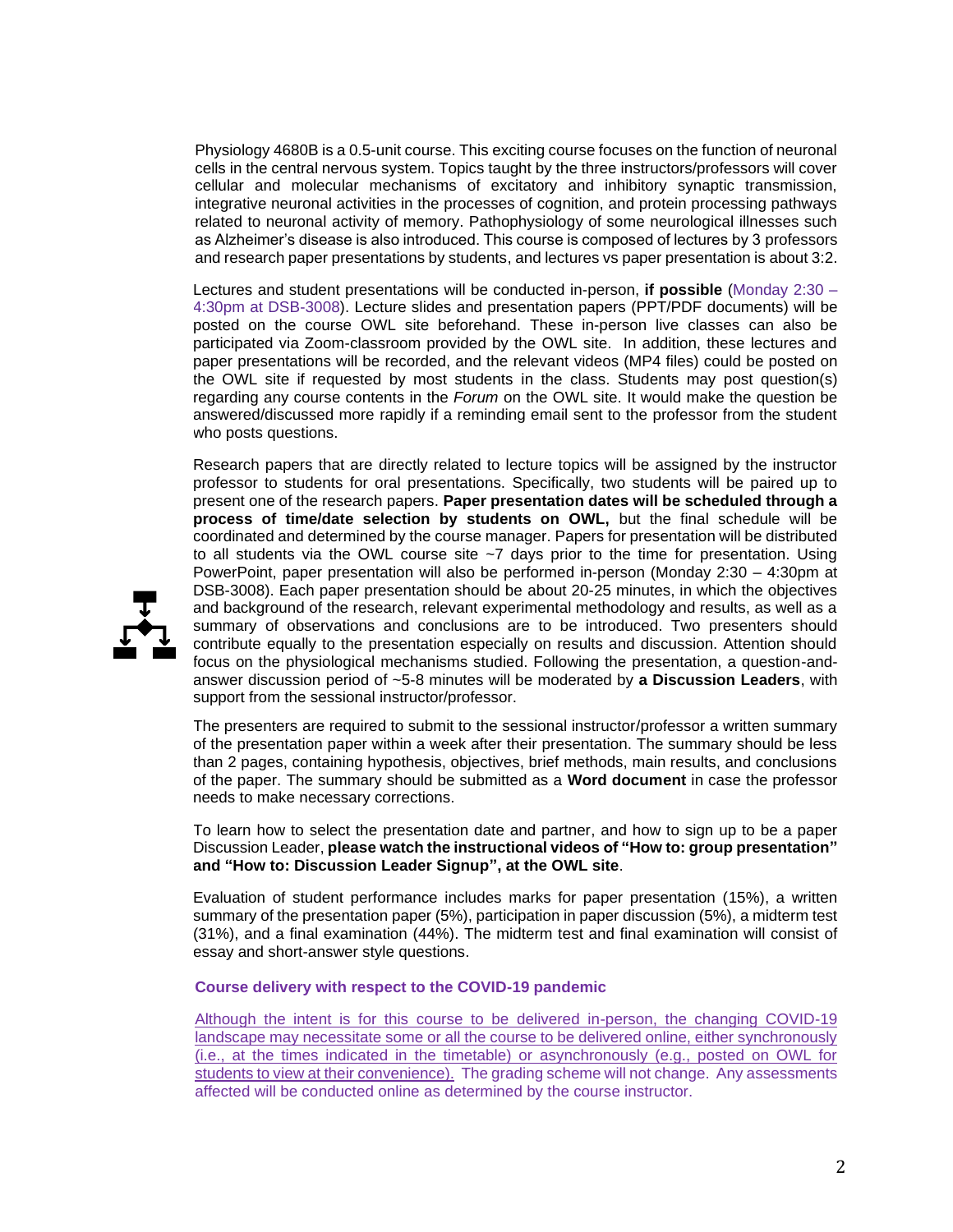#### **Timetabled sessions**

| <b>Component</b>             | Date(s) | Time             |
|------------------------------|---------|------------------|
| Lecture & Paper Presentation | Mondays | $2:30 - 4:30$ pm |

- $\boxtimes$  Attendance at all sessions is strongly encouraged.
- $\boxtimes$  Absence of any timetabled sessions, particularly scheduled paper presentation, must be reported to the course professor as early as possible.
- $\boxtimes$  Missed assignments should be reported to the professor and completed within 24 hours.

All course material will be posted to OWL:<https://owl.uwo.ca/portal> Any changes will be indicated on the OWL site and discussed with the class.

If students need assistance, they can seek support on the [OWL Help page.](https://owlhelp.uwo.ca/students/index.html) Alternatively, they can contact the [Western Technology Services Helpdesk.](https://wts.uwo.ca/helpdesk/) They can be contacted by phone at 519-661-3800 or ext. 83800.

[Google Chrome](https://www.google.ca/chrome/?brand=CHBD&gclid=CjwKCAjwxLH3BRApEiwAqX9arfg8JaH6fWGASk9bHTkfW_dyBir93A1-TliP-7u1Kguf-WZsoGAPhBoC9NYQAvD_BwE&gclsrc=aw.ds) or [Mozilla Firefox](https://www.mozilla.org/en-CA/) are the preferred browsers to use OWL; update your browsers frequently. Students interested in evaluating their internet speed, please click [here.](https://www.google.com/search?q=internet+speed+test+google&rlz=1C5CHFA_enCA702CA702&oq=internet+speed+test+google&aqs=chrome..69i57j0l7.3608j0j4&sourceid=chrome&ie=UTF-8)

## **5. Learning Outcomes**



Upon successful completion of this course, students will be able to:

• Understand/explain the cellular and molecular mechanisms of some brain functions such as cognition, learning and memory.

•Effectively present original research articles in the field of neurophysiology.

## **6. Course Content and Schedule**

| Week              | <b>Dates</b>      | Topic                                                                    | <b>Instructor</b>                              |
|-------------------|-------------------|--------------------------------------------------------------------------|------------------------------------------------|
|                   | Jan 10            | <b>Course introduction</b>                                               | Wei-Yang Lu                                    |
| 2                 | Jan 17            | Lecture: Glutamatergic synaptic<br>transmission                          |                                                |
| 3                 | Jan 24            | <b>Lecture:</b> Synaptic plasticity + Review                             | Wei-Yang Lu                                    |
| 4                 | Jan 31            | Lecture: GABAA receptor signaling +<br>3 <sup>#</sup> paper presentation | Wei-Yang Lu                                    |
| 5                 | Feb 7             | 4 <sup>#</sup> paper presentation                                        | Wei-Yang Lu                                    |
| 6                 | Feb 14            | Midterm exam                                                             | Wei-Yang Lu                                    |
| $\overline{7}$    | Feb <sub>21</sub> | <b>Reading week</b>                                                      | N/A                                            |
| 8                 | Feb 28            | <b>Lecture:</b> Neuronal activity and cognition                          | Julio Martinez-Trujillo                        |
| 9                 | Mar 7             | Lecture review<br>3 <sup>#</sup> paper presentation                      | Julio Martinez-Trujillo                        |
| 10                | Mar 14            | 4 <sup>#</sup> paper presentation                                        | Julio Martinez-Trujillo                        |
| 11                | <b>Mar 21</b>     | Lecture: Amyloidogenesis and mechanisms<br>of Alzheimer's disease        | Stephen Pasternak                              |
| $12 \overline{ }$ | <b>Mar 28</b>     | Lecture review<br>3 <sup>#</sup> paper presentations                     | Stephen Pasternak                              |
| 13                | Apr 4             | 4 <sup>#</sup> paper presentations                                       | Stephen Pasternak                              |
| 14                | Apr $11 - 30$     | Final examination (date & time -TBA)                                     | Julio Martinez-Trujillo +<br>Stephen Pasternak |



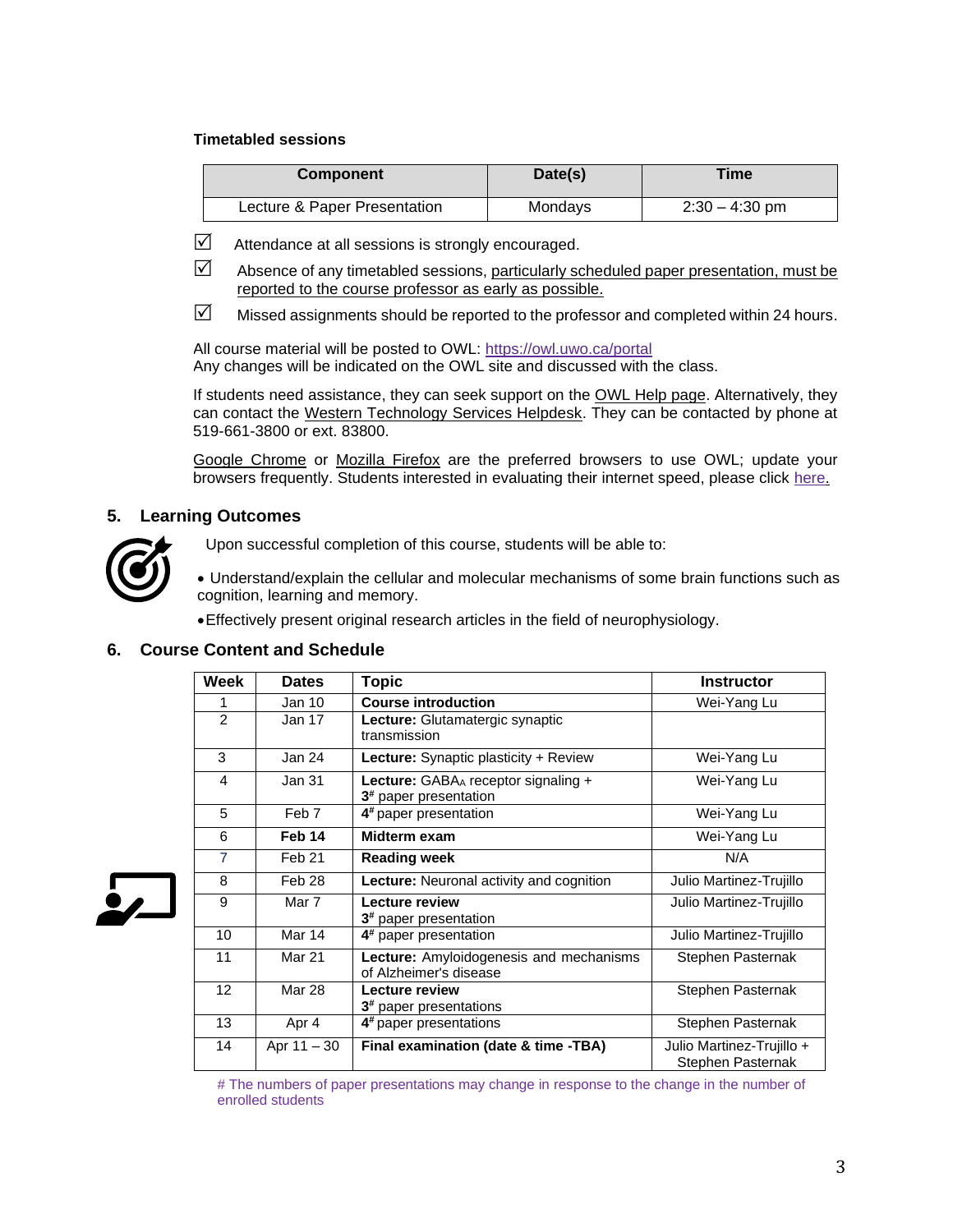## **7. Participation and Engagement**



*Students are expected to participate and engage with all course contents*

 *Students can also participate by interacting in the Forums with their peers and instructors*

## **8. Evaluation**

Below is the evaluation breakdown for the course. Any deviations will be communicated.

| <b>Assessment</b>          | <b>Format</b>           | Weight | Due Date                     |
|----------------------------|-------------------------|--------|------------------------------|
| Paper presentation         | Oral presentation       | 15%    | The scheduled day            |
| Paper summary              | Writing summary         | 5%     | 7 days after<br>presentation |
| Participation / Discussion | Paper discussant        | 5%     | The scheduled day            |
| Midterm exam               | Short answer +<br>Essay | 31%    | * February 14, 2021          |
| Final exam                 | Short answer +<br>Essay | 44%    | <b>TBA</b>                   |

\* This date is subject to change in response to changes in the University Calendar.

- $\boxtimes$  All assignments must be completed and are due at 11:55 pm EST of the due date unless otherwise specified.
- $\boxtimes$  Written assignments (paper summary) will be submitted to Turnitin twice when necessary (see policies below).



- $\boxtimes$  A student may not receive the same grade as other group members (or partner) if it is determined that the distribution of work was not equal.
- $\boxtimes$  Rubrics will be used to evaluate assessments/exams and will be provided when requested.
- Of *midterm* or *final examination*, students should wait for one or two weeks for having exam grade because it takes time for instructor(s) to grade each exam carefully.
- $\boxtimes$  Students have one week to digest instructors' evaluation feedback of assignment/exam, and ensure a timely response, i.e., contacting with the related instructor(s)/professor(s) within 7 days after the release of the evaluation grades.

Click [here](https://www.westerncalendar.uwo.ca/PolicyPages.cfm?Command=showCategory&PolicyCategoryID=5&SelectedCalendar=Live&ArchiveID=#SubHeading_73) for a detailed and comprehensive set of policies and regulations concerning examinations and grading. Make sure to read through the **Item-14 below**.

#### **The table below outlines the University-wide grade descriptors.**

| A | $90 - 100$ | One could scarcely expect better from a student at this level   |
|---|------------|-----------------------------------------------------------------|
| A | 80-89      | Superior work which is clearly above average                    |
| B | 70-79      | Good work, meeting all requirements, and eminently satisfactory |
| C | 60-69      | Competent work, meeting requirements                            |
|   | 50-59      | Fair work, minimally acceptable                                 |
|   | below 50   | Fail                                                            |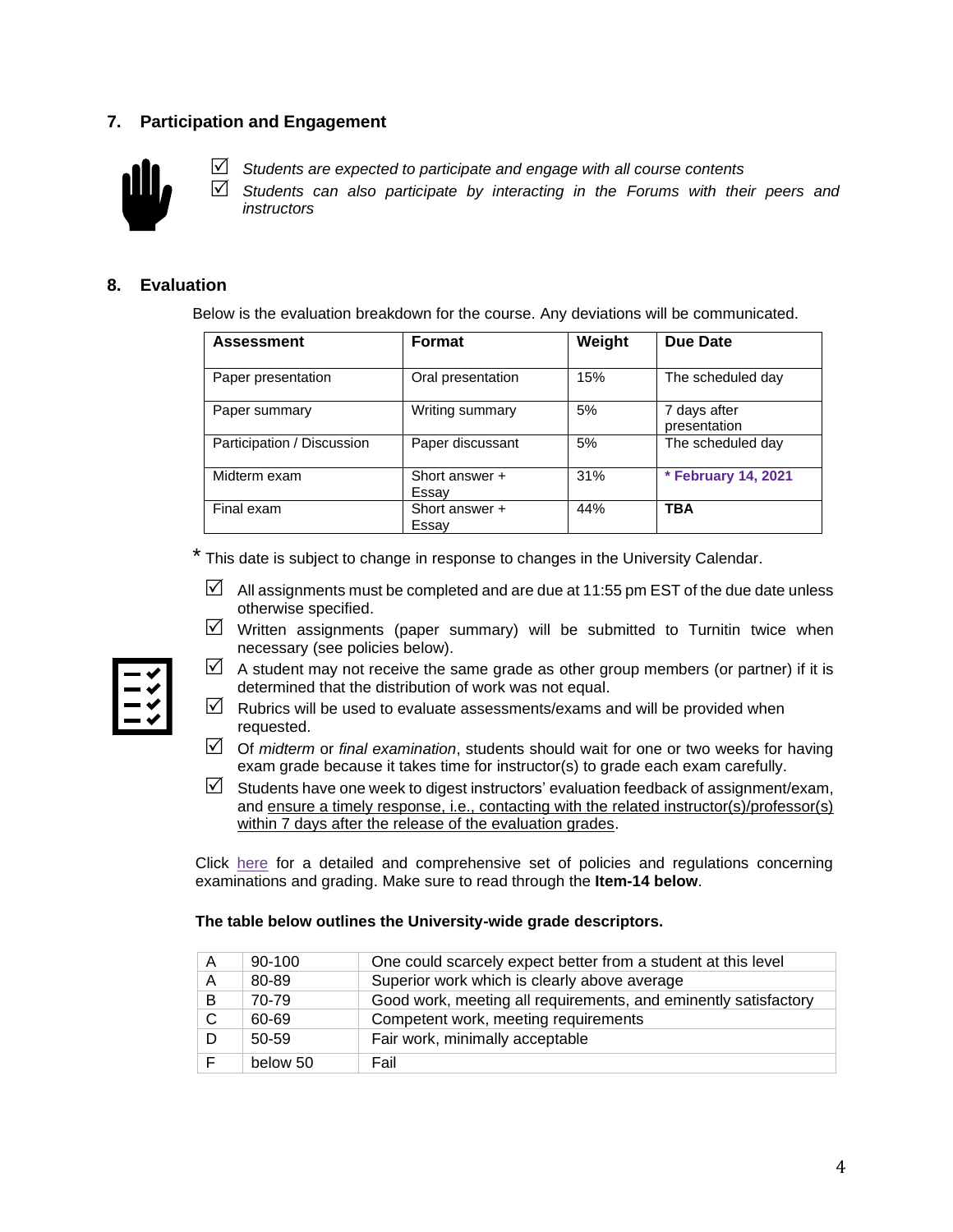## **Information about late or missed evaluations:**

- $\Box$  Late submission of paper summary without self-reported absences or accommodation will be subject to a late penalty **50%/day**.
- $\boxtimes$  Late submission of paper summary with self-reported absences or accommodation should be submitted within 24 hours of the end of the self-report or accommodation.
- $\boxtimes$  Missing paper presentation assignment with self-reported absences or accommodation, the assessment will be adjusted to the final exam grade (e.g., presentation grade  $=$  final exam grade x 15%).
- $\boxtimes$  Missing paper presentation assignment without self-reported absences or accommodation, the assessment will be weighed as 50% of the final exam grade (e.g., presentation grade = final exam grade  $x$  15%  $x$  50%).
- $\triangledown$  Missing midterm- or final exam with self-reported absences or accommodation, one make-up test will be offered. The course manager will announce the make-up date.
- Midterm and final exams cover different teaching materials. Therefore, **both midterm and final exams must be completed to pass the course**.
- One make-up assessment of midterm exam or final exam will be provided. **If a makeup assessment is missed with documentation, the student will receive an INC and complete the task the next time the course is offered**.

# **9. Communication:**

- $\triangledown$  Students should check the OWL site every 24 48 hours.
- $\triangledown$  This course will use Forum of the OWL site for discussions.
- $\boxtimes$  Students should post all course-related queries on the Forum so that everyone can access the questions and responses.
- $\triangledown$  Students should email their instructor(s) and teaching assistant(s) once a course-related question is posted on the Forum.
- $\triangledown$  Emails to instructors / professors will be monitored daily; students will receive a response in 24 – 48 hours.

## **10. Office Hours:**



## **Office hours will be held remotely using Zoom.**

 $\triangledown$  Date and time of office hours (group or individual) of each course session will be arranged by the instructor professor.

## **11. Resources**



- $\Box$  All resources will be posted on the OWL site.
- $\boxtimes$  Additional resources will be indicated when necessary.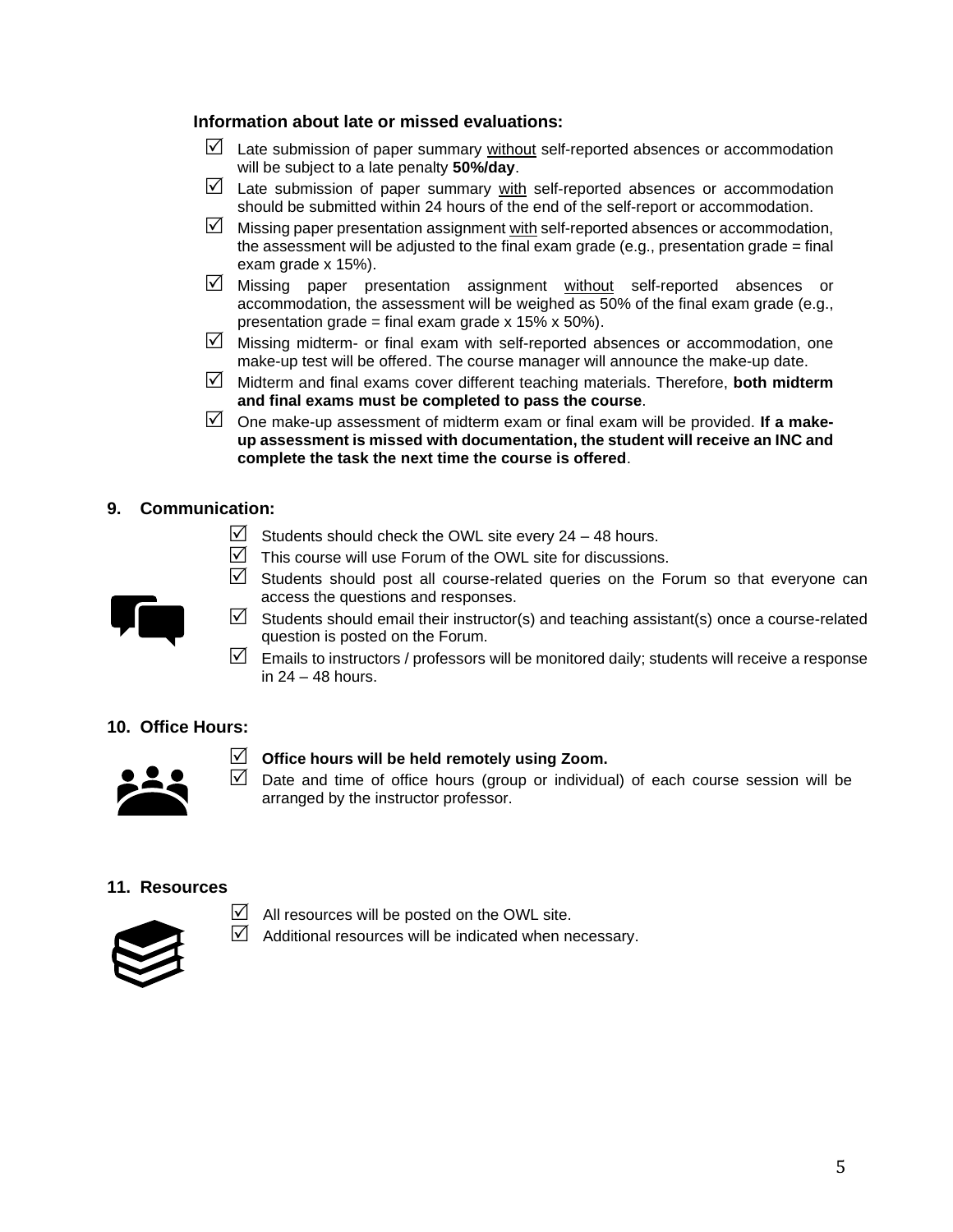## **12. Professionalism & Privacy:**

Western students are expected to follow the **Student Code of Conduct. Additionally**, the following expectations and professional conduct apply to this course:



- $\boxtimes$  All course materials created by the instructor(s) are copyrighted and cannot be sold/shared.
- $\triangledown$  Recordings are not permitted (audio or video) without explicit permission.
- $\triangledown$  Permitted recordings are not to be distributed.
- $\boxtimes$  Students will be expected to take an academic integrity pledge before some assessments.

## **13. How to Be Successful in this Class:**

Students enrolled in this class should understand the level of autonomy and self-discipline required to be successful.

- 1. Invest in a planner or application to keep track of your courses. Populate all your deadlines at the start of the term and schedule time at the start of each week to get organized and manage your time.
- 2. Make it a daily habit to log onto OWL to ensure you have seen everything posted to help you succeed in this class.
- 3. Follow weekly checklists created on OWL or create your own to help you stay on track.
- Take notes as you go through the lesson material. Treat this course as you would a faceto-face course. Keeping handwritten notes or even notes on a regular Word document will help you learn more effectively than just reading or watching the videos.
- 5. Connect with others. Try forming an online study group and try meeting on a weekly basis for study and peer support.
- 6. Do not be afraid to ask questions. If you are struggling with a topic, check the online discussion boards or contact your instructor(s) and or teaching assistant(s).
- 7. Reward yourself for successes. It seems easier to motivate ourselves knowing that there is something waiting for us at the end of the task.

#### **14. Western Academic Policies and Statements**

#### **Absence from Course Commitments**

#### [Policy on Academic Consideration for Student Absences](https://www.uwo.ca/univsec/pdf/academic_policies/appeals/accommodation_illness.pdf)

If you are unable to meet a course requirement due to illness or other serious circumstances, you must seek approval for the absence as soon as possible. Approval can be granted either through a **selfreported absence** or via the **Academic Counselling** unit. Students have two self-reports to use throughout the academic year; absence from course commitments including tests, quizzes, presentations, labs, and assignments that are worth 30% or less can be self-reported. Self-reported absences cover a student for 48 hours (yesterday + today or today + tomorrow). Your instructor will receive notification of your consideration; however, you should contact your instructor immediately regarding your absence. Students are expected to submit missed work within 24 hours of the end of the 48-hour period. Please review details of the [university's policy on academic consideration for student absences.](https://www.uwo.ca/univsec/pdf/academic_policies/appeals/Academic_Consideration_for_absences.pdf)

If you have used both their self-reported absences or will miss more than 48 hours of course requirements, a Student Medical Certificate (SMC) should be signed by a licensed medical or mental health practitioner, and you should contact academic counselling. Academic Counselling will be operating virtually this year and can be contacted at [scibmsac@uwo.ca.](mailto:scibmsac@uwo.ca)

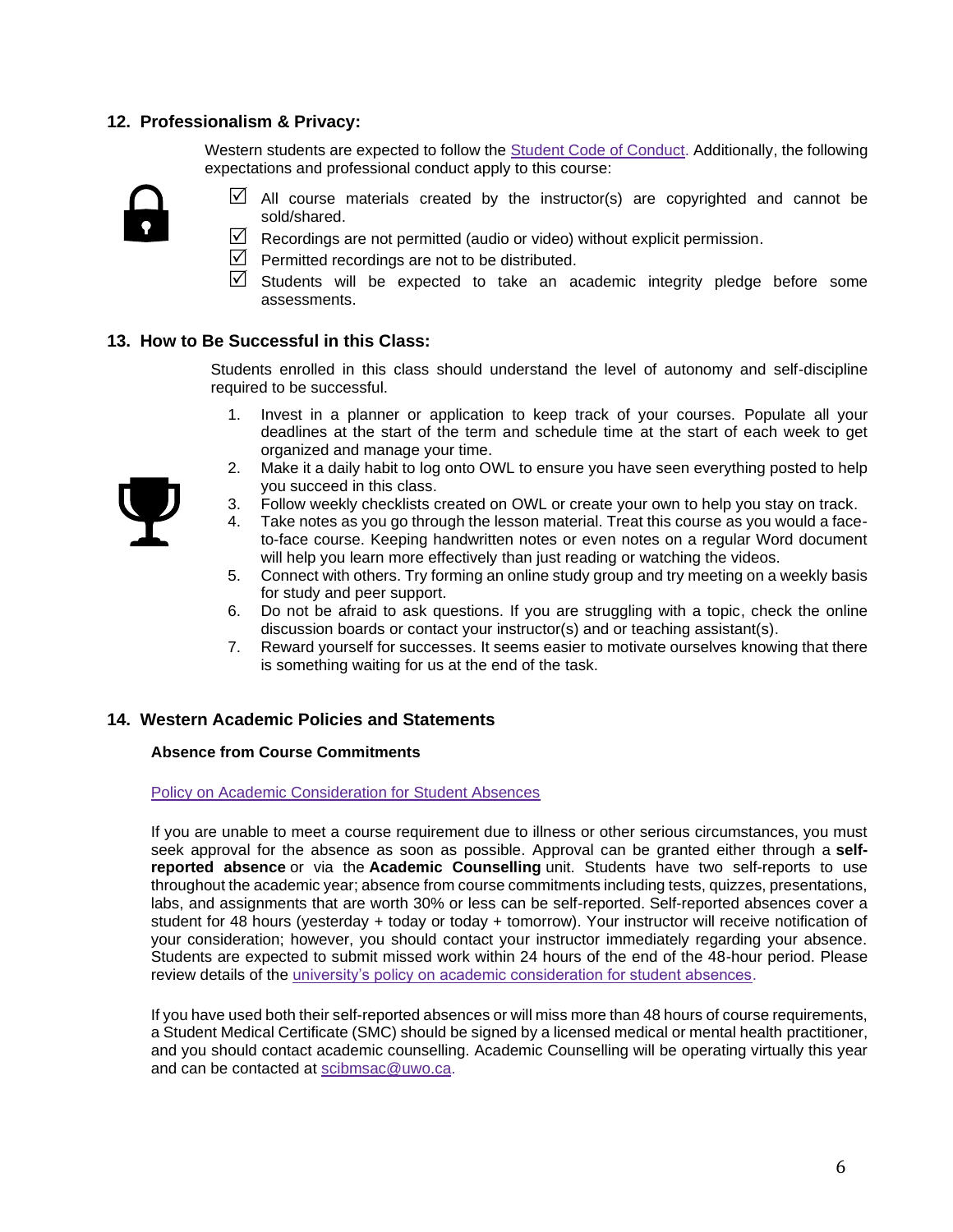#### **Accommodation for Religious Holidays**

The policy on Accommodation for Religious Holidays can be viewed [here.](https://www.uwo.ca/univsec/pdf/academic_policies/appeals/accommodation_religious.pdf)

#### **Special Examinations**

A Special Examination is any examination other than the regular examination, and it may be offered only with the permission of the Dean of the Faculty in which the student is registered, in consultation with the instructor and Department Chair. Permission to write a Special Examination may be given based on compassionate or medical grounds with appropriate supporting documents. To provide an opportunity for students to recover from the circumstances resulting in a Special Examination, the University has implemented Special Examinations dates. These dates as well as other important information about examinations and academic standing can be found [here.](http://www.uwo.ca/univsec/pdf/academic_policies/exam/definitions.pdf)

#### **Academic Offenses**

"Scholastic offences are taken seriously, and students are directed [here](http://www.uwo.ca/univsec/pdf/academic_policies/appeals/scholastic_discipline_undergrad.pdf) to read the appropriate policy, specifically, the definition of what constitutes a Scholastic Offence.

#### **Accessibility Statement**

Please contact the course instructor if you require material in an alternate format or if you require any other arrangements to make this course more accessible to you. You may also wish to contact Accessible Education (AE) at 661-2111 x 82147 for any specific question regarding an accommodation or revie[w The](https://www.uwo.ca/univsec/pdf/academic_policies/appeals/Academic%20Accommodation_disabilities.pdf)  [policy on Accommodation for Students with Disabilities.](https://www.uwo.ca/univsec/pdf/academic_policies/appeals/Academic%20Accommodation_disabilities.pdf)

#### **Correspondence Statement**

The centrally administered **e-mail account** provided to students will be considered the individual's official university e-mail address. It is the responsibility of the account holder to ensure that e-mail received from the University at his/her official university address is attended to in a timely manner. You can read about the privacy and security of the UWO email accounts [here.](https://www.uwo.ca/univsec/privacy/faq.html#ShouldIUse)

#### **Discovery Credit Statement**

Students are permitted to designate up to 1.0 Discovery Credit course (or equivalent) for pass/fail grading that can be counted toward the overall course credits required for their degree program. The details of this policy and the deadlines can be found [here.](https://www.uwo.ca/univsec/pdf/academic_policies/registration_progression_grad/coursecredit.pdf)

#### **Turnitin and other similarity review software**

All assignments will be subject to submission for textual similarity review to the commercial plagiarism detection software under license to the University for the detection of plagiarism. Students will be able to view their results before the final submission. All papers submitted for such checking will be included as source documents in the reference database for the purpose of detecting plagiarism of papers subsequently submitted to the system. Use of the service is subject to the licensing agreement, currently between Western University and [Turnitin.com.](http://www.turnitin.com/)

#### **15. BMSUE Academic Policies and Statements**

#### **Cell Phone and Electronic Device Policy (for in-person tests and exams)**

The Schulich School of Medicine & Dentistry is committed to ensuring that testing and evaluation are undertaken fairly across all our departments and programs. For all tests and exams, it is the policy of the School that any electronic devices, i.e., cell phones, tablets, cameras, or iPod are strictly prohibited. These